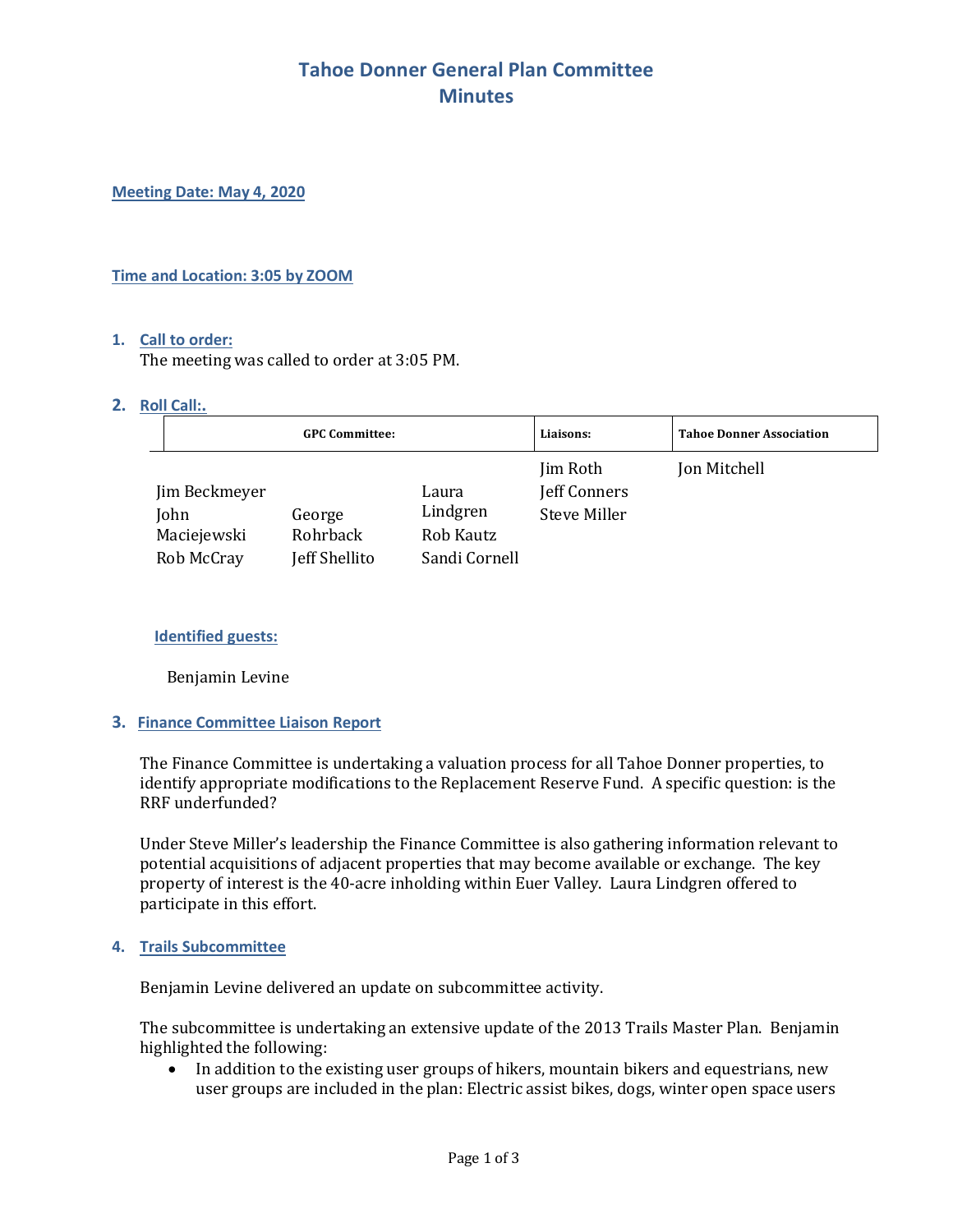# **Tahoe Donner General Plan Committee Minutes**

and "four season active transportation users" (meaning self-powered movement of any type).

- Sustainability is a core intended outcome for the revision.
- A core concept is to develop a "Multi-Use Trails System" which may include designated purpose trails (i.e. not all trails will be "multi-use").
- The revision is expected to include plans for "strategic dispersal" of trail users to decrease concentrated use in the vicinity of ACAC and other hot spots.
- The update is expected to include a recommendation relating to the potential development Class 1 trails within Tahoe Donner.

This brief presentation was intended to set the stage for more extensive conversation in June or July, after the subcommittee has made its final recommendations.

### **5. Capital Projects**

Jon Mitchell updated the committee on the status of certain projects:

- Golf course renovations are scheduled to commence on or about May 18th.
- Contracting is underway for the Nature Walk project.
- The permitting process for X-C and Snowplay snowmaking is underway.
- As to an update of the Priority Projects list, the earliest possible recommendation is the end of June 2020.

### **6. Master Planning Community Planning**

The committee addressed the Master/General Planning concept. For working purposes, committee members who were present agreed that the next name for the intended outcome is a Tahoe Donner Community Plan. A community plan will differ from the 2017 Master Plan and 2030 General Plan by focusing on considerations that, in a planning process, are foundational for specific project development. In one sense, a Community Plan will focus on "higher level" goals and purposes for Tahoe Donner. Other suggested ways to think about the plan included:

- Focus on the desired "experience" of Tahoe Donner.
- Describe a desirable "future state" for Tahoe Donner, in reference to the "current state."
- Consider topics "beyond the amenities."
- Determine and clarify the (long term) time horizon for the Community Plan.

During our discussion, the committee learned that management is working on a "strategic master plan" for consideration by the board. Management and individual directors confirmed that a Community Plan as envisioned by the committee will be consistent with the general purpose of a strategic master plan."

Management indicated that it would not be in a position to support the Community Plan process until July 2020. As the new General Manager will start on July 15 and should be involved in the process, establishment of a subcommittee will be deferred until that time.